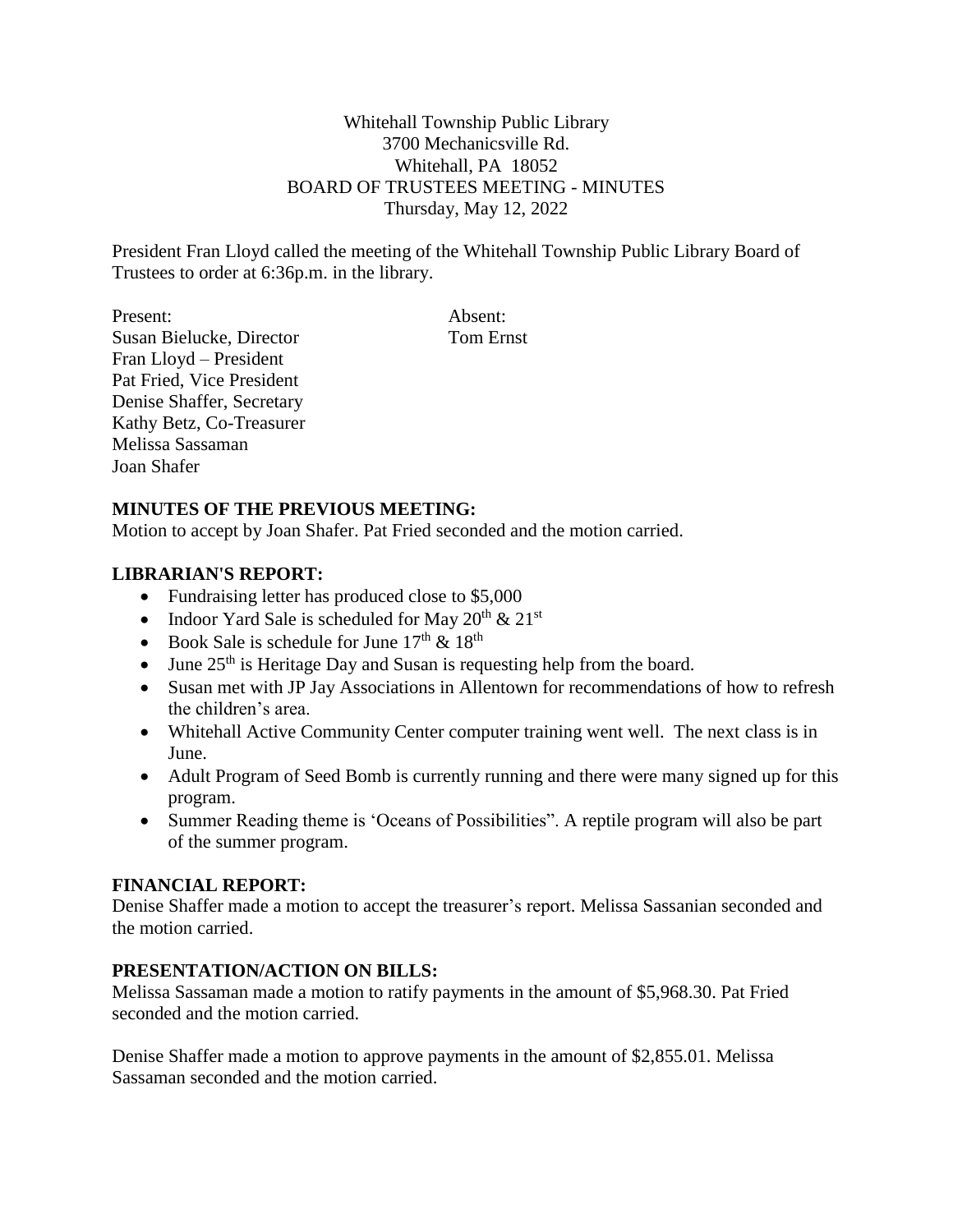# **COMMITTEE REPORTS/DISCUSSIONS:**

# **BUILDING AND GROUNDS** (Joan, Kathy, Tom):

- Meeting with Steve Seier Recap
	- o Lights cannot be changed to all LED as it would make the lights too bright. It is not on the capital improvements list for next year.
	- o Roof is out of warranty and they are not concerned and don't feel there is an issue.
	- o They will be replacing the back doors.
	- o Any painting and carpeting is at the Library's cost and the school is just asking for notice of what we are doing.
	- o Susan needs to address the remaining emergency lighting as the district has not returned to check the back lighting.
	- o The board has approved for Susan to get the painting and blinds complete for her office and the painting for the vestibule. Pat Fried made a motion to approve. Kathy Betz seconded and the motion past.

# **PERSONNEL** (Pat, Fran, Melissa):

- Health Insurance and Benefits are settled and full coverage will be with Highmark.
- Life and disability insurance will remain in place and with Hartford Insurance and Brown and Brown as the broker. This will be revisited next year.

# **BUDGET/FINANCE** (Kathy, Joan, Denise):

- 2022-2023 Budget Presentation and Discussion
	- o New initiative to lend museum passes
	- o Will reinitiate lending mobile hotspots
	- o New updated computers for the library
	- o New IT service for the library
	- o A Children's Librarian Assistant will be hired.
- Pat Fried made a motion to approve the budget as it stands. Melissa Sassanian seconded and the motion carried.

#### **COMPUTER/OPERATING** (Denise, Fran, Melissa):

- IT Update
	- o East Coast Network was hired. The first discovery is that a server needs to be decommissioned as it is interfering with the system.
	- o The portal has been set to remote in and work on computers and they will work to update the computers in the library.

# **POLICIES/BYLAWS** (Fran, Pat, Kathy):

#### **OLD BUSINESS**:

#### **NEW BUSINESS**: